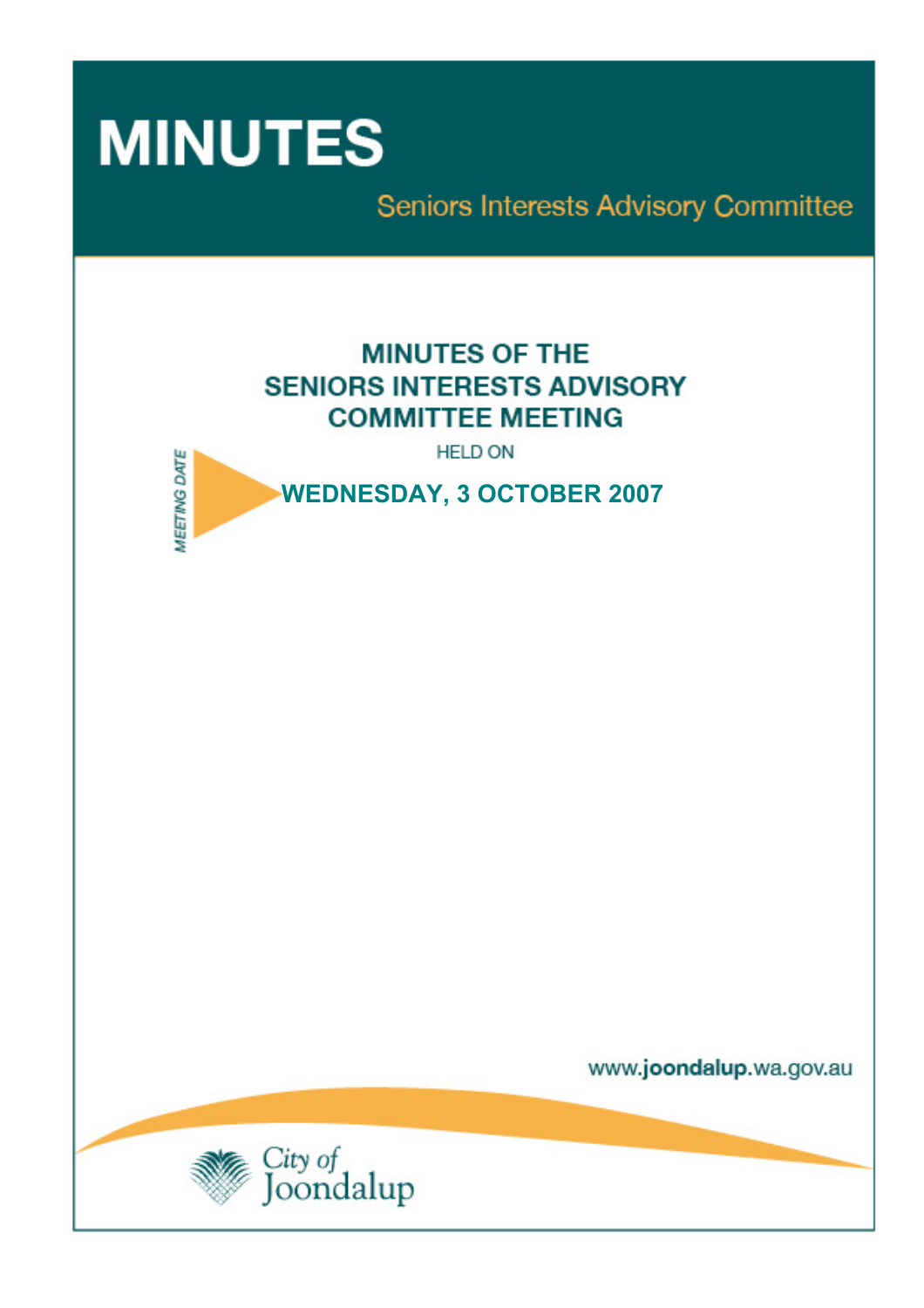## **CITY OF JOONDALUP**

## **MINUTES OF THE SENIORS INTERESTS ADVISORY COMMITTEE MEETING HELD IN CONFERENCE ROOM 3, JOONDALUP CIVIC CENTRE, BOAS AVENUE, JOONDALUP ON WEDNESDAY, 3 OCTOBER 2007.**

## **ATTENDANCE**

## **Committee Members:**

| Cr Brian Corr            | <b>Presiding Person</b>             |               |
|--------------------------|-------------------------------------|---------------|
| <b>Cr Richard Currie</b> |                                     |               |
| Ms Margaret March        | <b>Community Member</b>             |               |
| Ms Patricia Geary        | <b>Community Member</b>             | from 0945 hrs |
| Mr Allyn Bryant          | Association of Independent Retirees |               |
| Mr Peter Boam            | <b>Industry Representative</b>      |               |
| Ms Lynda Waterman        | <b>Industry Representative</b>      |               |

## **Officers:**

| Ms Julie Eaton    | Coordinator, Community Services |
|-------------------|---------------------------------|
| Mrs Lesley Taylor | <b>Administrative Secretary</b> |

## In Attendance

Ms Jean Garrett – Community Vision

## **DECLARATION OF OPENING**

The Presiding Person declared the meeting open at 0935 hrs.

## **APOLOGIES/LEAVE OF ABSENCE**

Apology - Ms Valerie Corey

## **CONFIRMATION OF MINUTES**

## MINUTES OF THE SENIORS INTERESTS ADVISORY COMMITTEE MEETING HELD ON 1 AUGUST 2007

**MOVED Mr Allyn Bryant, SECONDED Mr Peter Boam that the minutes of the meeting of the Seniors Interests Advisory Committee held on 1 August 2007 be confirmed as a true and correct record.** 

### **The Motion was Put and CARRIED (6/0)**

**In favour of the motion:** Crs Corr and Currie, Peter Boam, Allyn Bryant, Margaret March, and Lynda Waterman

*Ms Geary entered the Room at 0945 hrs.*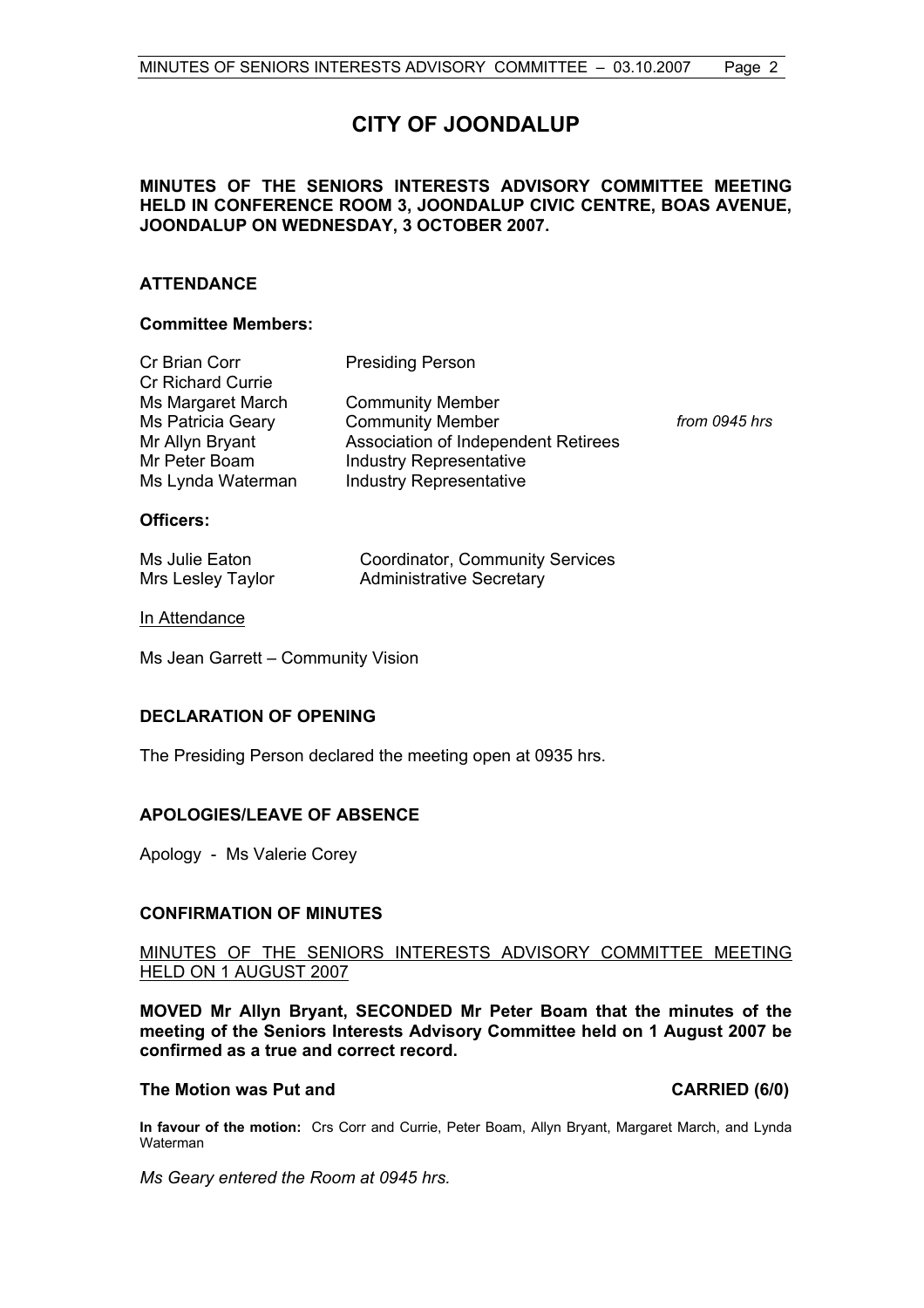## **ANNOUNCEMENTS BY THE PRESIDING PERSON WITHOUT DISCUSSION**

Nil.

## **DECLARATIONS OF INTEREST**

Nil.

## **IDENTIFICATION OF MATTERS FOR WHICH THE MEETING MAY SIT BEHIND CLOSED DOORS**

Nil.

## **PETITIONS AND DEPUTATIONS**

Nil.

## **SENIORS WEEK 2007**

Co-ordinator, Community Services gave an overview of the recently held Seniors Week and the feedback in relation to comments contained in the Evaluation Sheets.

Ms Eaton commented on the success of Seniors Weeks and suggested it would be appropriate for the Organising Committee to meet within the next 2-3 weeks with a view to discussing the format for the staging of future Seniors Week events.

**MOVED Cr Corr, SECONDED Cr Currie that the Seniors Interests Advisory Committee NOTES that the events held during Seniors Week were highly successful, were of a great variety, well attended and thanks both the Committee members and organising staff for their input.** 

## The Motion was Put and **CARRIED** (7/0)

**In favour of the motion:** Crs Corr and Currie, Peter Boam, Allyn Bryant, Patricia Geary, Margaret March, and Lynda Waterman

## **VACANCY – SENIORS INTERESTS ADVISORY COMMITTEE**

Co-ordinator, Community Services made reference to the recent vacancy that had occurred on the Committee. Ms Eaton advised that following public advertising calling for expressions of interest for membership to the Committee, one nomination had been received – Attachment 1 refers.

Discussion ensued.

**MOVED Mr Peter Boam, SECONDED Cr Currie that the Seniors Interests Advisory Committee RECOMMENDS the appointment of Mr Alex Cilia La Corte to the Committee.** 

### **The Motion was Put and CARRIED (7/0)**

**In favour of the motion:** Crs Corr and Currie, Peter Boam, Allyn Bryant, Patricia Geary, Margaret March, and Lynda Waterman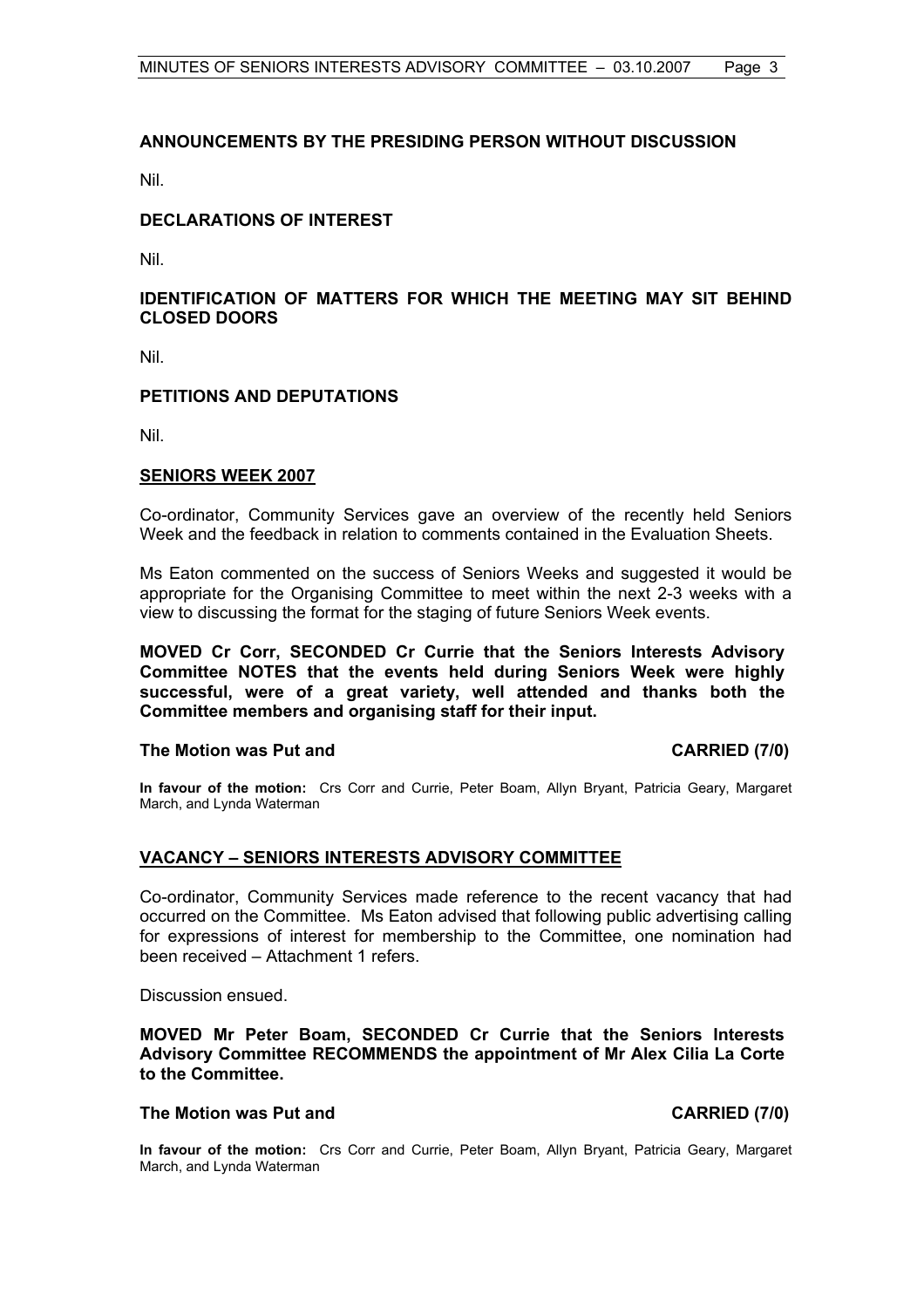## **REPORTS**

## **ITEM 1 FUTURE DIRECTIONS - SENIORS INTERESTS ADVISORY COMMITTEE - [55511]**

**WARD:** All

| <b>RESPONSIBLE</b> | Mr Clayton Higham                         |
|--------------------|-------------------------------------------|
| <b>DIRECTOR:</b>   | <b>Planning and Community Development</b> |

## **PURPOSE**

To enable members of the Seniors Interests Advisory Committee (SIAC) to discuss the future planning processes and options for the strategic direction of the Seniors Interests Advisory Committee.

## **EXECUTIVE SUMMARY**

In 2006, the Committee commenced the process of identifying and prioritising its key strategic focus areas through discussion and review of the City's Seniors Pan 2004 - 2008. The Committee identified current important issues and priorities for seniors and their impact, the practical application of the Committee's role and the strengths and gaps of the Seniors Plan.

To facilitate further progression, it is recommended that the Committee engage in further discussion to identify and prioritise key focus areas as well as options for the Committee to contribute to these processes in the future.

*It is recommended that the Seniors Interests Advisory Committee:* 

- *1 NOTES the combined information from workshop discussions on 3 August and 2 November 2005;*
- *2 DISCUSSES the issues identified in 2006 and the Committee's key strategic focus areas for 2007;*
- *3 DISCUSSES the appropriate format for the Committee to continue to operate under in 2007/08.*

## **BACKGROUND**

On 25 September 2001, Council resolved to elect an Occasional Seniors Advisory Committee, which evolved into the Strategic Advisory Committee – Seniors Interests at the Council meeting of 9 October 2001. Initial membership was established at the Council meeting of 18 December 2001. At its meeting of 3 September 2002, Council resolved to remove "Strategic Advisory" from all Council Committees and the Committee became the Seniors Interests Advisory Committee.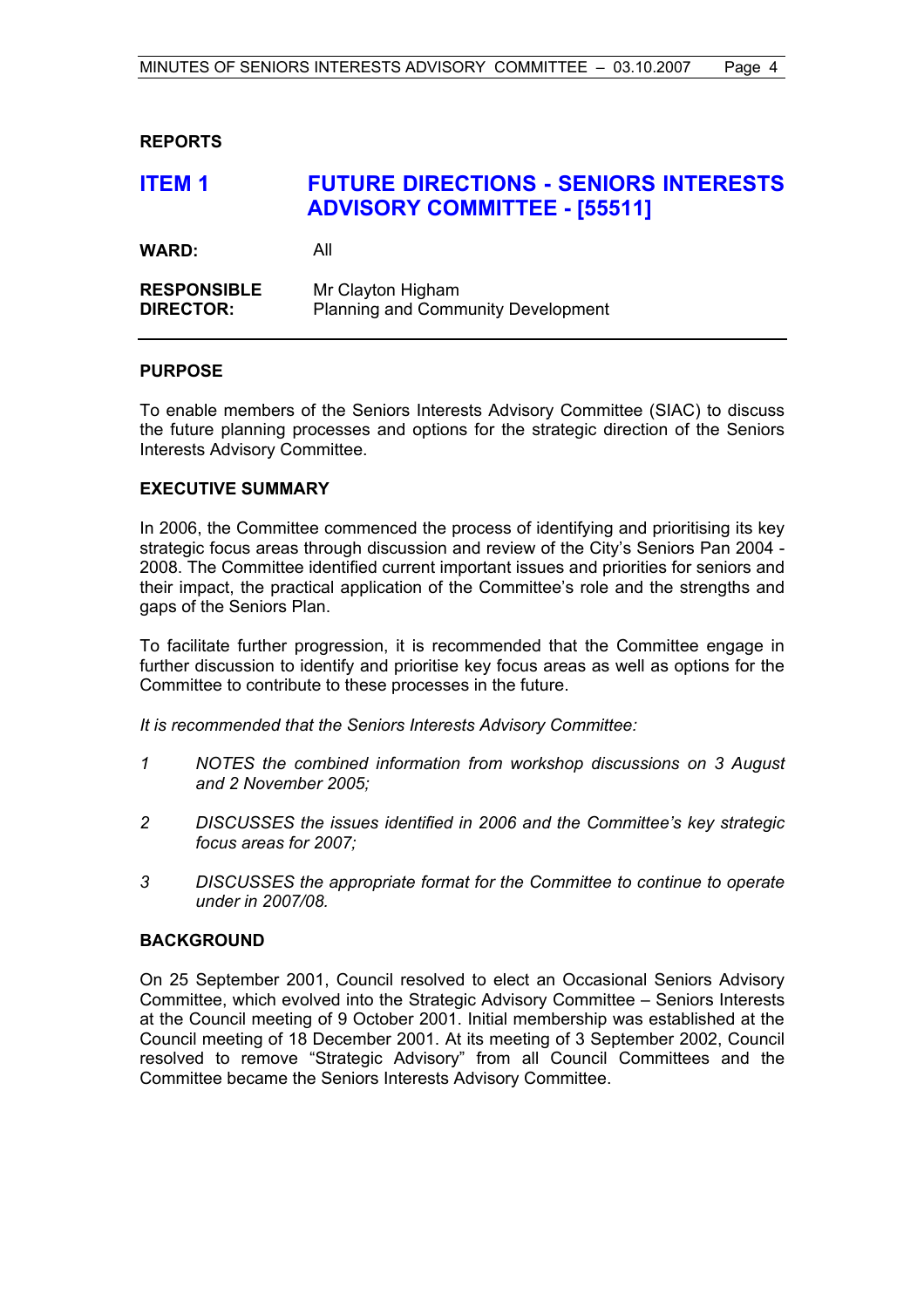The Committee was established because Council identified:

- the benefit of receiving advice from seniors who reside in the City of Joondalup;
- an ageing population;
- the need for community input into the Seniors Plan.

## **DETAILS**

The Committee's Terms of Reference Objective 3.1 states -

"Provide advice to Council to ensure that the concerns of seniors are adequately represented in the City's planning processes and the strategic directions being developed for older people across the City."

To assist with future planning and the strategic direction of the Committee, it would be useful for members to consider and discuss the following questions at the meeting:

- What is your perception of the role of the Seniors Interests Advisory Committee?
- How can objectives be practically and effectively applied?
- What are the current priorities for the Committee?
- What are the strengths of the Committee?
- What are the challenges faced by the Committee?
- Is a Committee structure the best way of ensuring that the needs of seniors are considered during the City's decision-making processes?
	- o Should it be a reference group of the City?
	- o Should it operate under a forum based system meeting 2-3 times a year?
	- o Continue as a Council Committee?

Information gained from discussions will inform the Committee regarding priorities for the review of the Seniors Plan and assist in considerations as to whether the Seniors Interests Advisory Committee is the best way in which to ensure that the needs of seniors are met in decision-making processes.

It is proposed that this be conducted in the form of a facilitated discussion at the meeting.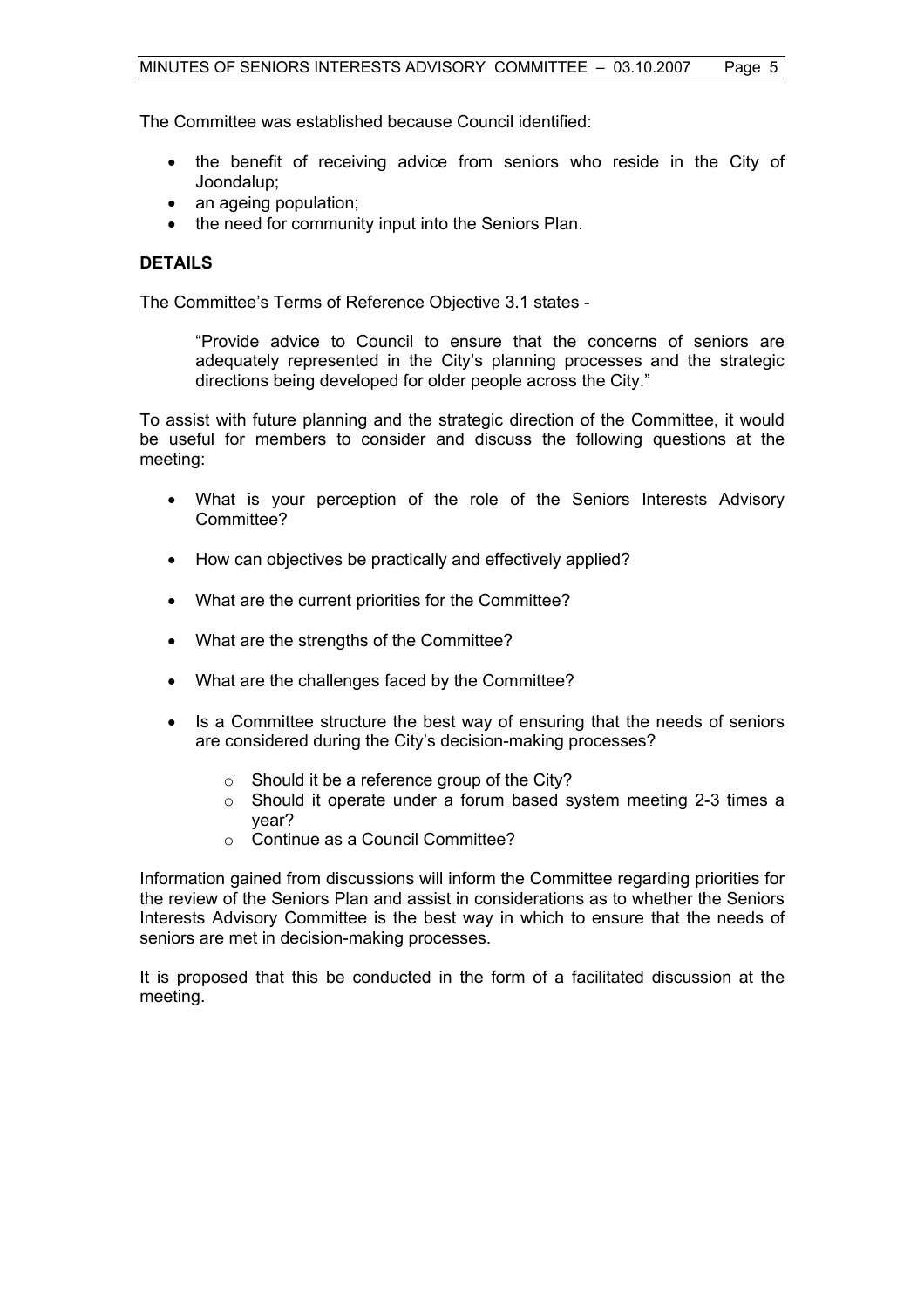## **Link to Strategic Plan:**

The Seniors Interests Advisory Committee is linked to the Strategic Plan through the following objectives:

- **1.1** To develop, provide and promote a diverse range of lifelong learning opportunities.
- **1.3** To continue to provide services that meets the changing needs of a diverse and growing community.
- **1.4** To work with the community to enhance safety and security in a healthy environment.
- **3.3** To continue to meet changing demographic needs.
- **4.3** To ensure the City responds to and communicates with the community.

## **Legislation – Statutory Provisions:**

The Seniors Interests Advisory Committee is an official Council Committee. Its Terms of Reference are endorsed by Council.

## **Regional Significance:**

Not Applicable.

## **COMMENT**

This process is consistent with and complements Committee participation in the review of the Seniors Plan 2004 – 2008.

The effectiveness of the Seniors Interests Advisory Committee is dependant on Committee members actively participating in, and contributing to processes, which inform the future planning and strategic direction of the Committee.

The Committee needs to consider how best to move forward and how it should operate (as a Council Committee, City Reference Group or meet as required forum group).

## **ATTACHMENTS**

Nil.

## **VOTING REQUIREMENTS**

Simple Majority.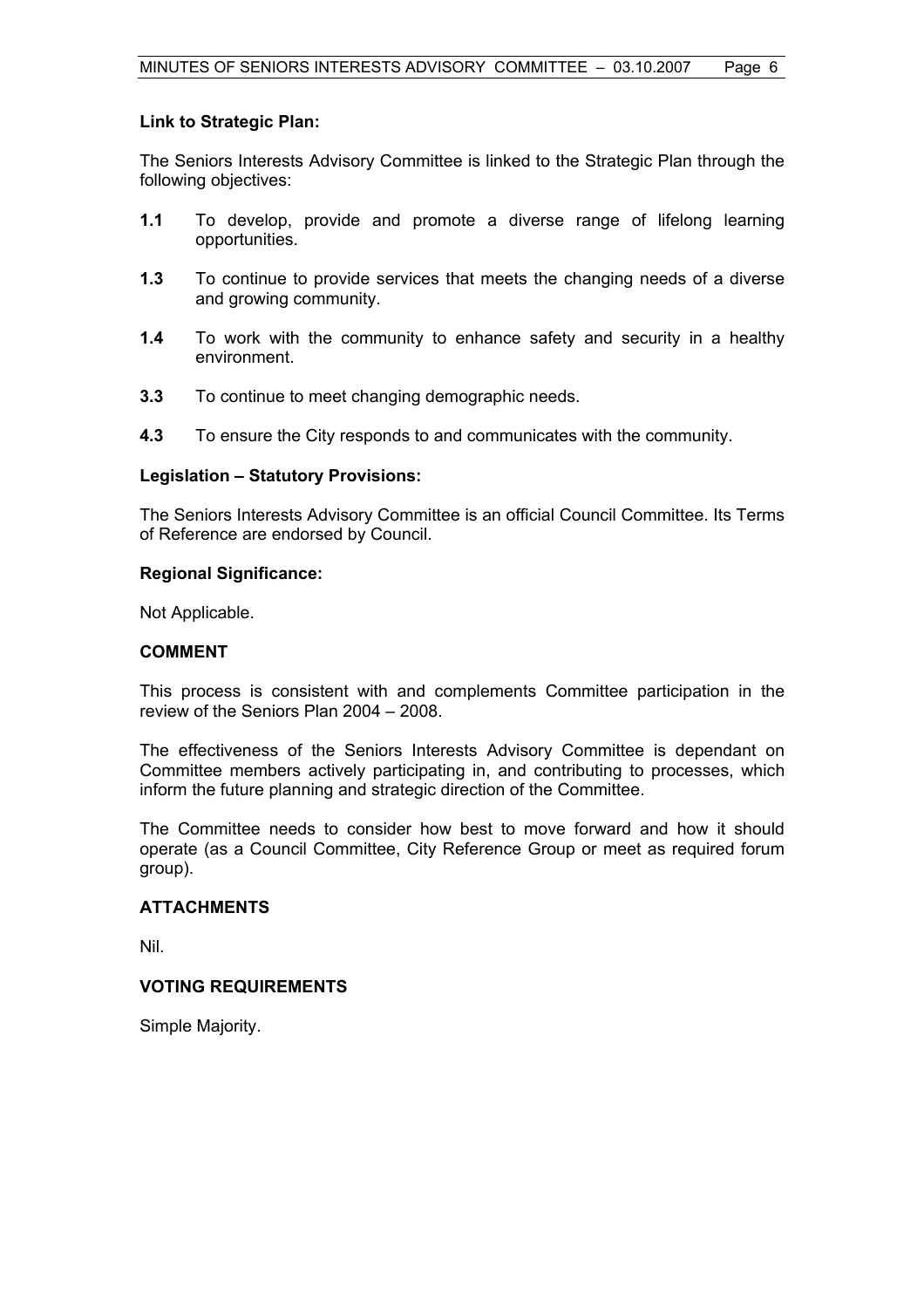**Officer's Recommendation:** That the Seniors Interests Advisory Committee:

- 1 NOTES the combined information from workshop discussions on 3 August and 2 November 2005;
- 2 DISCUSSES the issues identified in 2006 and the Committee's key strategic focus areas for 2007;
- 3 DISCUSSES the appropriate format for the Committee to continue to operate under in 2007/08.

Discussion ensued in relation to the future role, challenges, objectives and committee structure, including options for the strategic direction of the Seniors Interests Advisory Committee.

## **MOVED Mr Allyn Bryant, SECONDED Ms Margaret March that the Seniors Interests Advisory Committee:**

- **1 NOTES the combined information from workshop discussions on 3 August and 2 November 2005;**
- **2 AGREES the appropriate format for the Committee in 2007/08 should be to continue as per the Terms of Reference for 2006/07.**

## **The Motion was Put and CARRIED (7/0)**

**In favour of the motion:** Crs Corr and Currie, Peter Boam, Allyn Bryant, Patricia Geary, Margaret March, and Lynda Waterman

## **MOTIONS OF WHICH PREVIOUS NOTICE HAS BEEN GIVEN**

Nil.

## **REQUESTS FOR REPORTS FOR FUTURE CONSIDERATION**

## **COMMUNITY VISION**

A presentation will be given to a future Committee meeting by Community Vision with respect to its proposed new service.

## **SENIORS ACTIVITIES**

It was requested that a report be prepared outlining activities for seniors within the community and the involvement of the Seniors Interests Advisory Committee.